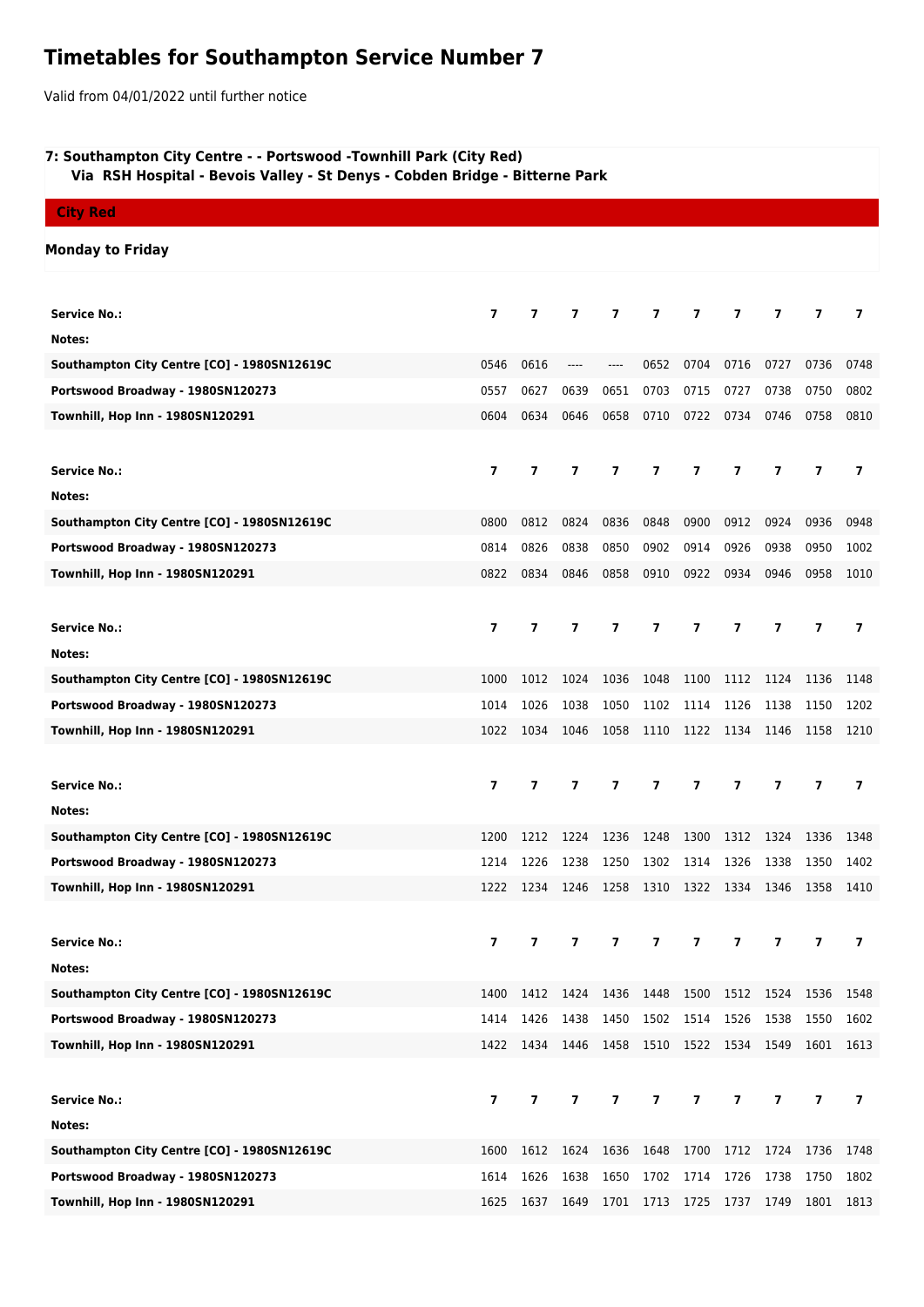| <b>Service No.:</b>                         | $\overline{ }$ |      | 7 7 7 7 7 7 7 7 7 |      |      |                |      |                |      |      |
|---------------------------------------------|----------------|------|-------------------|------|------|----------------|------|----------------|------|------|
| Notes:                                      |                |      |                   |      |      |                |      |                |      |      |
| Southampton City Centre [CO] - 1980SN12619C | 1800           | 1815 | 1830              | 1847 | 1903 | 1923           | 1943 | 2003           | 2033 | 2103 |
| Portswood Broadway - 1980SN120273           | 1814           | 1829 | 1844              | 1858 | 1914 | 1934           | 1954 | 2014           | 2044 | 2114 |
| Townhill, Hop Inn - 1980SN120291            | 1825           | 1840 | 1855              | 1905 | 1921 | 1941           | 2001 | 2021           | 2051 | 2121 |
|                                             |                |      |                   |      |      |                |      |                |      |      |
| <b>Service No.:</b>                         |                |      |                   | 7    |      | $\overline{7}$ |      | $\overline{7}$ | 7    |      |
| Notes:                                      |                |      |                   |      |      |                |      |                |      |      |
| Southampton City Centre [CO] - 1980SN12619C |                |      |                   | 2133 |      | 2203           |      | 2233           | 2303 |      |
| Portswood Broadway - 1980SN120273           |                |      |                   | 2144 |      | 2214           |      | 2244           | 2314 |      |
| Townhill, Hop Inn - 1980SN120291            |                |      |                   | 2151 |      | 2221           |      | 2251           | 2321 |      |

**7: Townhill Park - Portswood -Southampton City Centre (City Red)**

 **Via via Midanbury - Bitterne Park - Cobden Bridge - St Denys - Bevois Valley - RSH Hospital**

| <b>City Red</b>                             |                          |                |                          |      |                         |                          |                          |                |                          |                          |
|---------------------------------------------|--------------------------|----------------|--------------------------|------|-------------------------|--------------------------|--------------------------|----------------|--------------------------|--------------------------|
| <b>Monday to Friday</b>                     |                          |                |                          |      |                         |                          |                          |                |                          |                          |
|                                             |                          |                |                          |      |                         |                          |                          |                |                          |                          |
| <b>Service No.:</b>                         | $\overline{7}$           | $\overline{7}$ | $\overline{\phantom{a}}$ | 7    | $\overline{\mathbf{z}}$ | $\overline{\phantom{a}}$ | $\overline{\phantom{a}}$ | $\overline{7}$ | 7                        | $\overline{ }$           |
| Notes:                                      |                          |                |                          |      |                         |                          |                          |                |                          |                          |
| Townhill, Hop Inn - 1980SN120291            | 0504                     | 0534           | 0604                     | 0619 | 0634                    | 0646                     | 0658                     | 0710           | 0722                     | 0734                     |
| Mousehole Lane - 1980SN120443               | 0511                     | 0541           | 0611                     | 0626 | 0641                    | 0653                     | 0705                     | 0717           | 0730                     | 0742                     |
| Bitterne Park Triangle - 1980SN120310       | 0520                     | 0550           | 0620                     | 0635 | 0650                    | 0702                     | 0714                     | 0728           | 0741                     | 0753                     |
| Portswood Broadway - 1980SN12275A           | 0526                     | 0556           | 0626                     | 0641 | 0656                    | 0708                     | 0720                     | 0736           | 0749                     | 0801                     |
| Southampton City Centre [CO] - 1980SN12619C | 0540                     | 0610           | 0640                     | 0655 | 0710                    | 0722                     | 0735                     | 0751           | 0804                     | 0816                     |
|                                             |                          |                |                          |      |                         |                          |                          |                |                          |                          |
| <b>Service No.:</b>                         | $\overline{7}$           | $\overline{ }$ | $\overline{7}$           | 7    | $\overline{\mathbf{z}}$ | $\overline{\phantom{a}}$ | $\overline{\phantom{a}}$ | $\overline{ }$ | $\overline{ }$           | 7                        |
| Notes:                                      |                          |                |                          |      |                         |                          |                          |                |                          |                          |
| Townhill, Hop Inn - 1980SN120291            | 0746                     | 0758           | 0810                     | 0822 | 0834                    | 0846                     | 0858                     | 0910           | 0922                     | 0934                     |
| Mousehole Lane - 1980SN120443               | 0754                     | 0806           | 0818                     | 0830 | 0842                    | 0854                     | 0906                     | 0918           | 0930                     | 0942                     |
| Bitterne Park Triangle - 1980SN120310       | 0805                     | 0817           | 0829                     | 0841 | 0853                    | 0905                     | 0917                     | 0928           | 0940                     | 0952                     |
| Portswood Broadway - 1980SN12275A           | 0813                     | 0825           | 0837                     | 0849 | 0901                    | 0913                     | 0924                     | 0935           | 0947                     | 0959                     |
| Southampton City Centre [CO] - 1980SN12619C | 0828                     | 0840           | 0852                     | 0904 | 0916                    | 0928                     | 0939                     | 0950           | 1002                     | 1014                     |
|                                             |                          |                |                          |      |                         |                          |                          |                |                          |                          |
| <b>Service No.:</b>                         | $\overline{\phantom{a}}$ | $\overline{7}$ | $\overline{\mathbf{z}}$  | 7    | 7                       | $\overline{\phantom{a}}$ | $\overline{ }$           | 7              | $\overline{\phantom{a}}$ | $\overline{\phantom{a}}$ |
| Notes:                                      |                          |                |                          |      |                         |                          |                          |                |                          |                          |
| Townhill, Hop Inn - 1980SN120291            | 0946                     | 0958           | 1010                     | 1022 | 1034                    | 1046                     | 1058                     | 1110           | 1122                     | 1134                     |
| Mousehole Lane - 1980SN120443               | 0954                     | 1006           | 1018                     | 1030 | 1042                    | 1054                     | 1106                     | 1118           | 1130                     | 1142                     |
| Bitterne Park Triangle - 1980SN120310       | 1004                     | 1016           | 1028                     | 1040 | 1052                    | 1104                     | 1116                     | 1128           | 1140                     | 1152                     |
| Portswood Broadway - 1980SN12275A           | 1011                     | 1023           | 1035                     | 1047 | 1059                    | 1111                     | 1123                     | 1135           | 1147                     | 1159                     |
| Southampton City Centre [CO] - 1980SN12619C | 1026                     | 1038           | 1050                     | 1102 | 1114                    | 1126                     | 1138                     | 1150           | 1202                     | 1214                     |